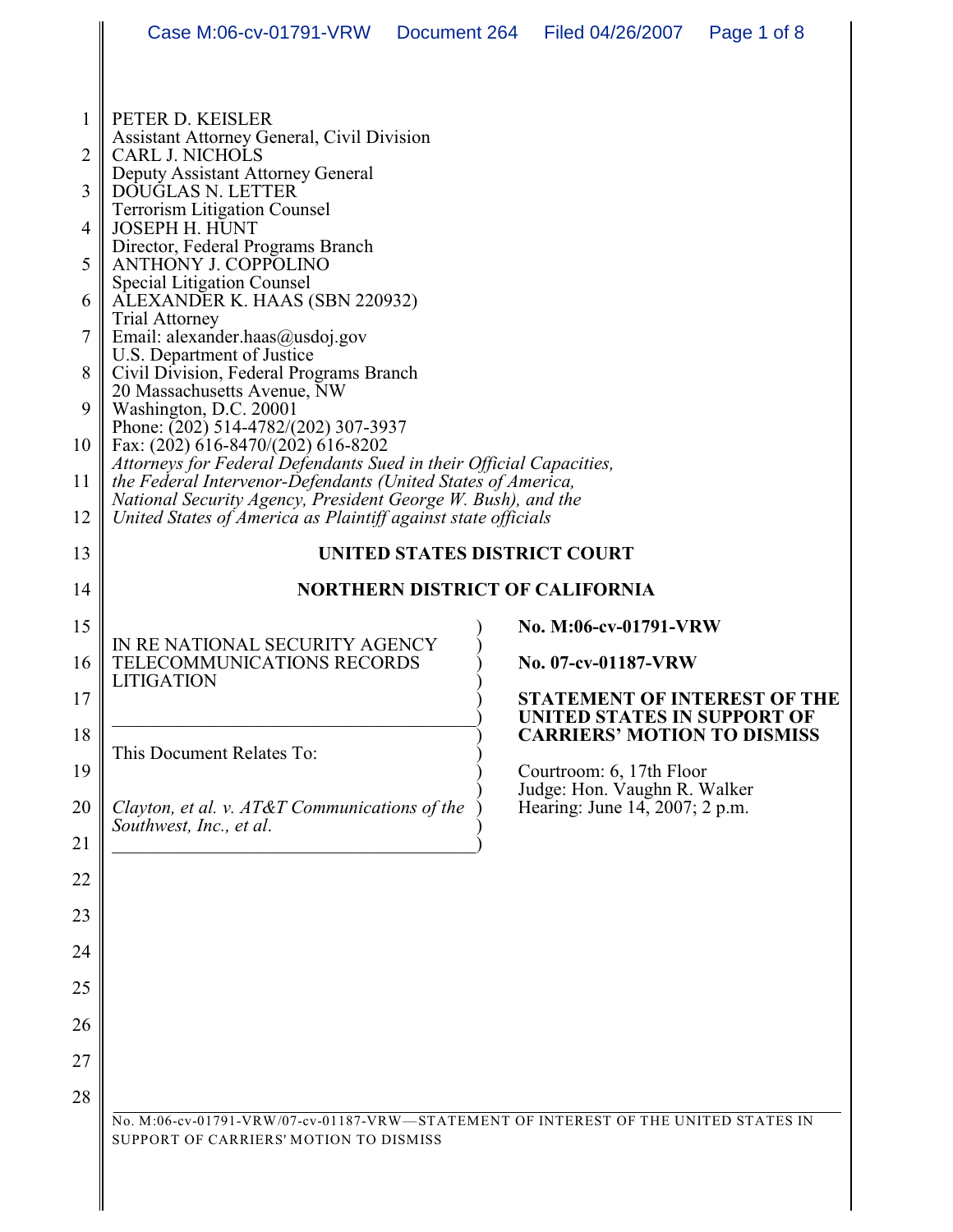1

## **INTRODUCTION**

2 3 4 5 6 7 8 9 10 11 12 13 14 15 16 17 18 The United States of America, through its undersigned counsel, hereby submits this Statement of Interest<sup>1</sup> in support of the motion of the telecommunications carrier defendants ("carriers") to dismiss *Clayton v. AT&T* (MDL No. 07-cv-1187) ("*Clayton*"). *Clayton* is an action brought against various telecommunications carriers by two officials of the Missouri Public Service Commission (Robert Clayton and Steve Gaw (hereinafer "State Officials")) seeking to compel the carriers to provide information concerning their alleged assistance to the National Security Agency ("NSA") in the alleged collection of communications records. The *Clayton* enforcement action originally arose in Missouri state courts and was removed to the Western District of Missouri and subsequently transferred to this Court by the Judicial Panel on Multi-district Litigation ("JPML"). *Clayton* presents virtually identical legal issues as *United States v. Gaw* ("*Gaw*"), which is also now before this Court, *see* MDL No. 07-cv-1242. In *Gaw*, the United States filed suit in the Eastern District of Missouri against the same State Officials regarding the same subpoenas. The *Gaw* action was also transferred to this Court by the JPML. The key issue in both actions is whether the Missouri PUC subpoenas issued by the State Officials are valid under federal law insofar as they expressly seek information related to alleged federal intelligence gathering activities of the NSA. Hence, the Court's decision in *Gaw* will apply in *Clayton* as well.

19 20 21 22 23 24 In *Clayton* (as in other actions now before this Court challenging similar state conduct), state officials seek to use state law to investigate and seek the disclosure of information regarding the Nation's alleged foreign-intelligence gathering activities, and specifically to inquire into whether the carriers have aided in a purported foreign intelligence program of the National Security Agency ("NSA"). But the Constitution and federal law do not permit the State Officials to use state law to compel the disclosure of information concerning those alleged activities. The

- 25
- 26

<sup>27</sup> 28  $\frac{1}{1}$  The "Solicitor General, or any officer of the Department of Justice, may be sent by the Attorney General to any State or district in the United States to attend to the interests of the United States in a suit pending in a court of the United States, or in a court of a State, or to attend to any other interest of the United States." 28 U.S.C. § 517.

No. M:06-cv-01791-VRW/07-cv-01187-VRW—STATEMENT OF INTEREST OF THE UNITED STATES IN SUPPORT OF CARRIERS' MOTION TO DISMISS 1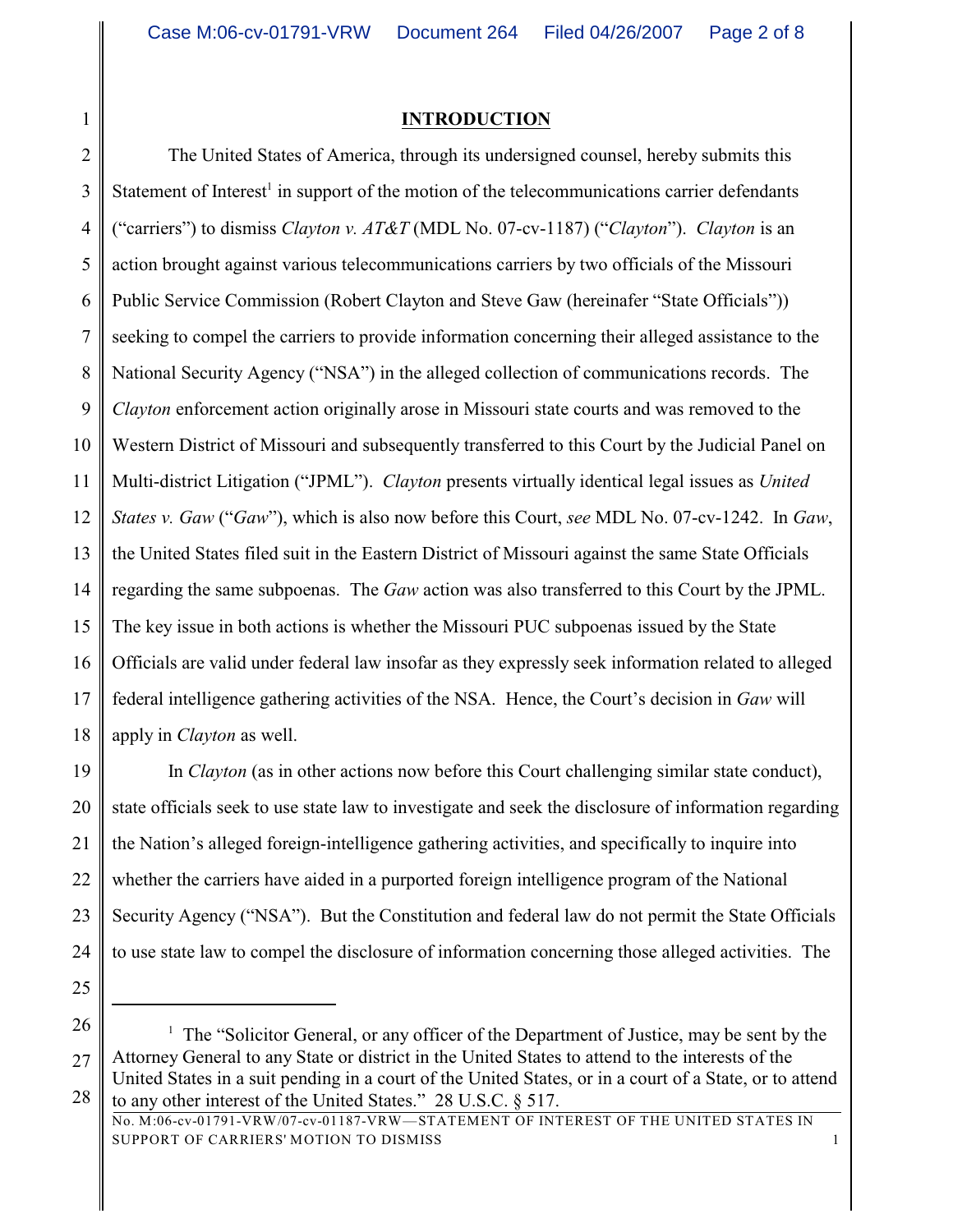1 2 3 4 5 6 Constitution vests exclusive authority in the Federal Government—to the exclusion of the States—over matters touching foreign affairs, the common defense of the Nation, military affairs, and therefore foreign intelligence activities. Moreover, Congress has enacted comprehensive and detailed federal statutes governing this matter that preempt any state law that might arguably apply to the alleged activities. For those reasons, and the reasons set forth by the carriers, the motion to dismiss should be granted.

7

## **FACTUAL BACKGROUND**

8 9 10 11 12 13 14 15 16 17 18 19 On June 19, 2006, and June 22, 2006, the State Officials sent subpoenas to each of the carriers. *See* State Officials' Application to Compel at 2, attached to Notice of Removal, Docket Entry 1 in this civil action. The subpoenas clearly target alleged federal intelligence gathering activities and federal agencies by name through third-parties purportedly involved in those alleged activities. The subpoenas provide that each carrier should fail to comply with the subpoenas at their "peril." The initial return date for the subpoenas was July 12, 2006. The State Officials instituted the underlying subpoena enforcement action by suing the carriers in Cole County Circuit Court on July 12, 2006, claiming that the carriers must respond to the subpoenas. The State Officials did not name the United States as a party to that action. *See id.* The carriers removed the Cole County action to the U.S. District Court for the Western District of Missouri on August 10, 2006. On October 13, 2006, that Court denied a motion by the State Officials to remand the *Clayton* case to state court.

20 21 22 23 24 25 26 27 28 On July 25, 2006, the United States initiated the *Gaw* case, a separate civil action, in the U.S. District Court for the Eastern District of Missouri against the State Officials and the carriers, that (along with *Clayton*) has been transferred to this Court. *See* Notice of Decision by Judicial Panel by the United States, Dkt. 165 (Feb. 16, 2007). Through the *Gaw* suit, the United States seeks a declaration that the State Officials' attempts (through the subpoenas at issue in *Clayton*) to compel the disclosure of information concerning the carriers claimed involvement with alleged intelligence-gathering activities of the NSA (as well as the disclosure of any such information by the carriers) are invalid under the Constitution and are otherwise unlawful and preempted by federal law. In *Gaw*, pending motions for summary judgment and to dismiss by the United States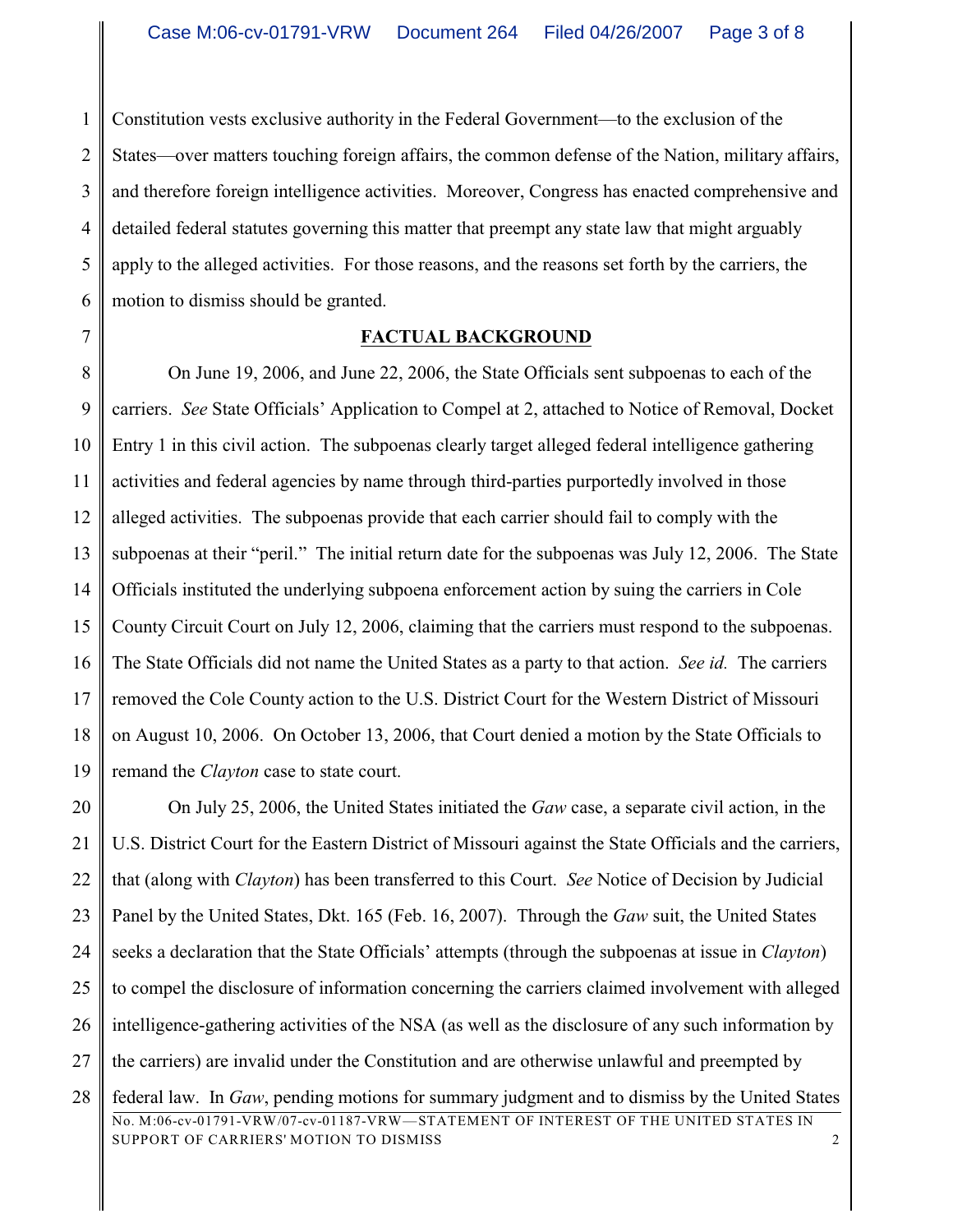1 2 and the State Officials, respectively, are fully briefed (pending supplementation to this Court, pursuant to this Court's March 26, 2007 Scheduling Order, Dkt. 219).

3

28

## **ARGUMENT**

4 5 6 7 The United States has established in *Gaw* that the subpoenas at issue impermissibly interfere with alleged federal operations in violation of the U.S. Constitution and are otherwise preempted by Federal law and, for this reason, the carriers' motion to dismiss the *Clayton* action should be granted.

8 9 10 11 12 13 14 15 16 17 18 19 20 21 22 The relief sought by the State Officials in *Clayton* is that Missouri law be applied to require the disclosure of information relating to alleged NSA activities. The subpoenas clearly target alleged federal intelligence-gathering activities and federal agencies *by name* through third-parties purportedly involved in those alleged activities. In particular, the subpoenas seek testimony regarding "[t]he number of Missouri customers, if any, whose calling records have been delivered or otherwise disclosed *to the NSA* and whether or not any of those customers were notified that their records would be or had been so disclosed and whether or not any of those customers consented to the disclosure;" "[t]he legal authority, if any, under which the disclosures . . . were made;" "[t]he nature or type of information disclosed *to the NSA*, including telephone number, subscriber name and address, social security numbers, calling patterns, calling history, billing information, credit card information, internet data, and the like;" and "[t]he particular exchanges for which any number was disclosed to the NSA." *See* State Officials' Application to Compel at Exhibit A (emphasis added). It therefore cannot be seriously disputed that those subpoenas seek information regarding alleged foreign intelligence gathering activities of the United States, and in particular the NSA.

23 24 25 26 27 As set out more fully in the United States' motion for summary judgment and reply in *Gaw*, *see* USG *Gaw* Motion for Summary Judgment at 15-23; USG *Gaw* Reply at 6-13, state law lacks any force upon which to order the disclosure of information relating to alleged foreign intelligence gathering activities of the United States for two reasons. While we will not reiterate these arguments verbatim here, they are incorporated here by reference and summarized below.

No. M:06-cv-01791-VRW/07-cv-01187-VRW—STATEMENT OF INTEREST OF THE UNITED STATES IN SUPPORT OF CARRIERS' MOTION TO DISMISS 3 First, it has been clear since at least *McCulloch v. Maryland*, 17 U.S. (4 Wheat.) 316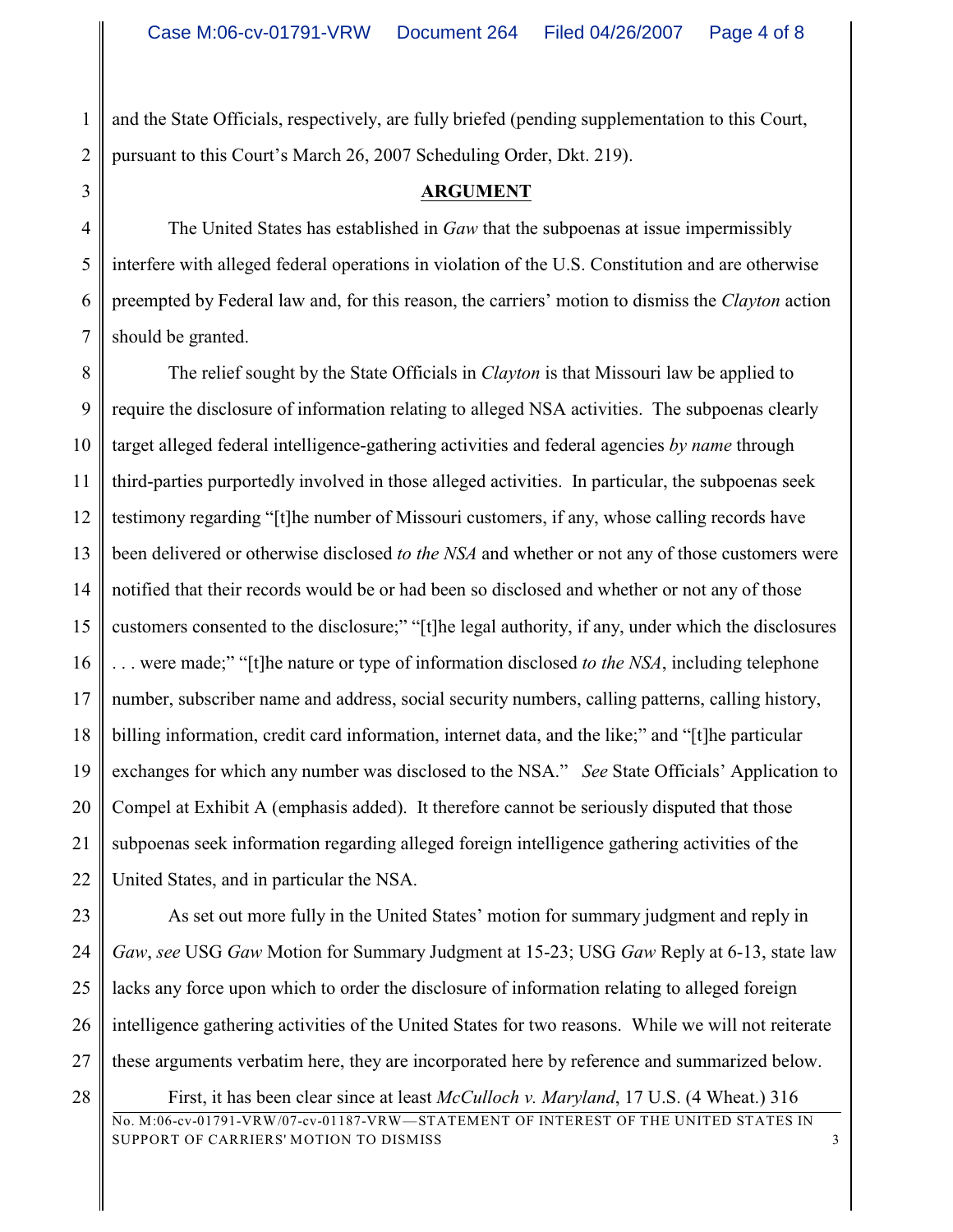1 2 3 4 5 6 7 8 9 10 11 12 13 14 15 16 17 (1819), that no state law and no organ of state government may regulate the Federal Government or obstruct federal operations. In seeking to apply a cause of action under Missouri law to require the disclosure of information regarding the Carrier Defendants' purported involvement with the NSA, the State Officials are attempting to use state law as a basis to exert regulatory authority with respect to the nation's foreign intelligence gathering. There is simply no state authority regarding foreign intelligence activities. Such powers, by constitutional design, are reserved exclusively to the federal government. *See* U.S. Const. Art. I, §§ 8, 9 & Art. II, §§ 2, 3 (vesting powers over national security and foreign affairs). Moreover, acquisition of foreign intelligence is obviously an essential part of the national security function. Indeed, as the Supreme Court has stressed, there is "paramount federal authority in safeguarding national security," *Murphy v. Waterfront Comm'n of New York Harbor*, 378 U.S. 52, 76 n.16 (1964) (quotation omitted), as "[f]ew interests can be more compelling than a nation's need to ensure its own security." *Wayte v. United States*, 470 U.S. 598, 611 (1985); *see also United States v. Curtiss-Wright Export Corp.*, 299 U.S. 304, 320 (1936). In particular, "[g]athering intelligence information" is within the President's constitutional responsibility for the security of the Nation as the Chief Executive and as Commander in Chief of our Armed forces. *United States v. Marchetti*, 466 F.2d 1309, 1315 (4th Cir. 1972).

18 19 20 21 22 23 24 25 26 27 28 As a result of this constitutional allocation of authority, state subpoenas targeting alleged foreign intelligence gathering activities for disclosure intrude upon a field that is reserved exclusively to the federal government and interferes with federal prerogatives. The State Officials seek to employ state law to impede and burden those operations by ordering disclosure of information related to alleged intelligence activities without authorization from the Federal Government. That is not constitutionally permissible. State officials simply may not intrude on inherently federal functions through the exercise of state law. *See McCulloch*, 17 U.S. at 326-27; *see also Leslie Miller, Inc. v. Arkansas*, 352 U.S. 187, 189-90 (1956). Indeed, both this Court and the Ninth Circuit have rejected other states' detours into areas of exclusive federal control of far less significance. *See, e.g.*, *Deutsch v. Turner Corp.*, 324 F.3d 692, 711 (9th Cir. 2003); *In re World War II Era Japanese Forced Labor Litig.*, 164 F. Supp. 2d 1160, 1168-71 (N.D. Cal.

No. M:06-cv-01791-VRW/07-cv-01187-VRW—STATEMENT OF INTEREST OF THE UNITED STATES IN SUPPORT OF CARRIERS' MOTION TO DISMISS 4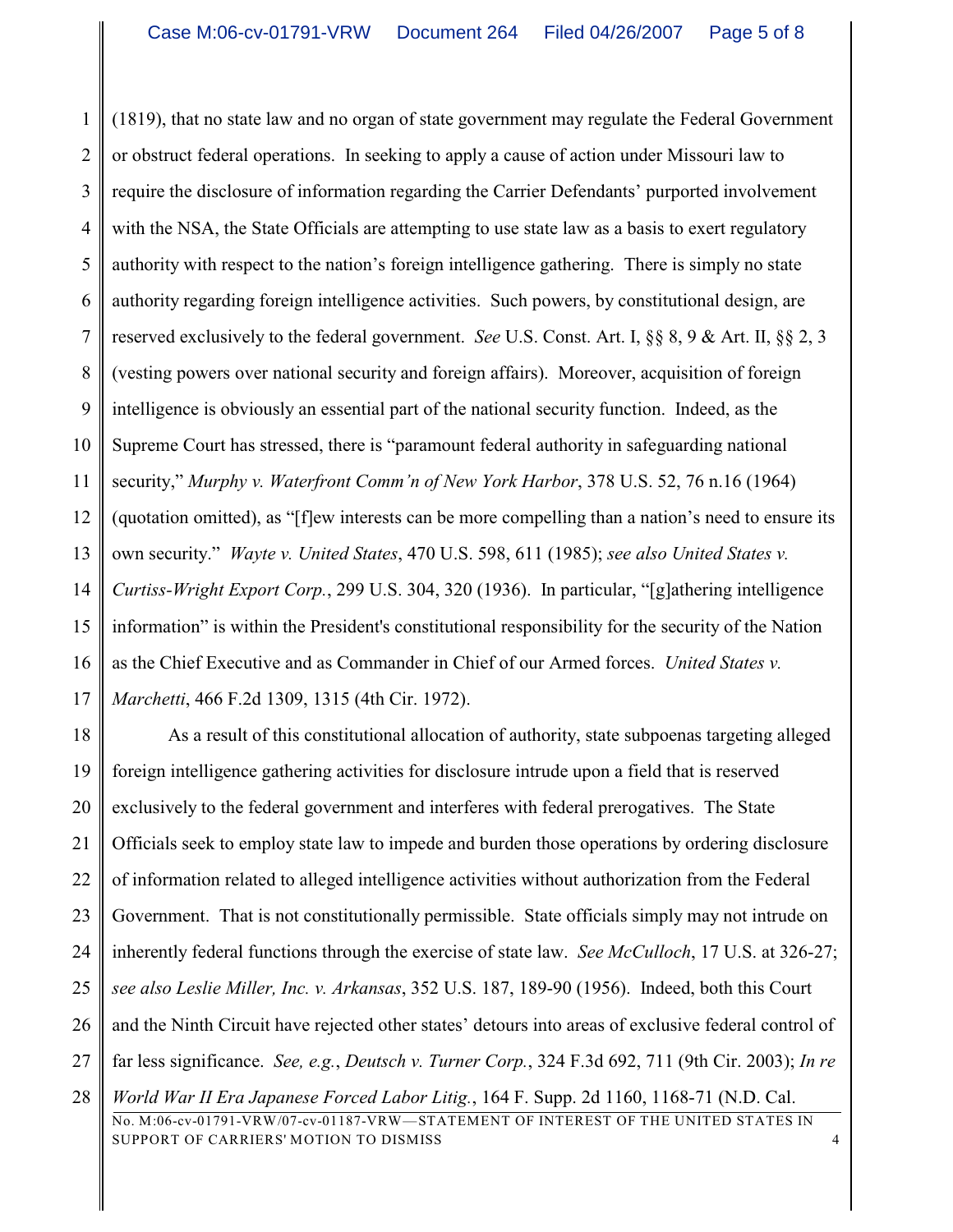1 2001).

2 3 4 5 6 7 8 9 10 11 12 13 14 15 16 17 18 19 Second, the state subpoenas are preempted not only because they invade a field of exclusive federal control—national security and federal intelligence functions—but also because, by ordering disclosure of information relating to alleged federal intelligence gathering, they conflict with federal statutory and common law controlling access to and restricting dissemination of such information. There is no genuine question that the Missouri subpoenas, which name the NSA and seek information relating to alleged NSA activities, intrude on this field. Any response to the Missouri subpoenas would, at a minimum, confirm or deny: (i) whether the carriers were involved in the alleged foreign intelligence gathering program of the United States; (ii) whether an espionage agreement exists between the carriers and the United States; (iii) if the program exists, as the State Defendants assert, the precise nature of the alleged involvement and the details surrounding the alleged NSA activities. The United States' complaint and motion for summary judgment in *Gaw* set forth the multitude of statutory and common laws that prohibit this inquiry. Specifically, Section 6 of the National Security Agency Act of 1959<sup>2</sup> (codified at 50 U.S.C.  $\S$  402 note); the Intelligence Reform and Terrorism Prevention Act of 2004 (codified at 50 U.S.C. § 403-1); 18 U.S.C. § 798; Executive Orders; and two bodies of federal constitutional common law (the state secrets privilege and the *Totten*/*Tenet* bar) tightly regulate under Federal law access to and dissemination of information relating to intelligence activities and preempt the state subpoenas.

20 21 22 The required disclosures of information under Missouri law would clearly conflict with the command of Federal law restricting access to and dissemination of information relating to alleged federal intelligence activities. Section 6 of the National Security Agency Act of 1959

23 24

<sup>25</sup> 26 27 28 <sup>2</sup> Section 6 provides: "[N]othing in this Act *or any other law* . . . shall be construed to require the disclosure of the organization or any function of the National Security Agency, of any information with respect to the activities thereof, or of the names, titles, salaries, or number of persons employed by such agency." *Id.* (emphasis added). Section 6's covers "any other law" and reflects a "congressional judgment that in order to preserve national security, information elucidating the subjects specified ought to be safe from forced exposure." *The Founding Church of Scientology of Washington, D.C. v. Nat'l Security Agency*, 610 F.2d 824, 828 (D.C. Cir. 1979).

No. M:06-cv-01791-VRW/07-cv-01187-VRW—STATEMENT OF INTEREST OF THE UNITED STATES IN SUPPORT OF CARRIERS' MOTION TO DISMISS 5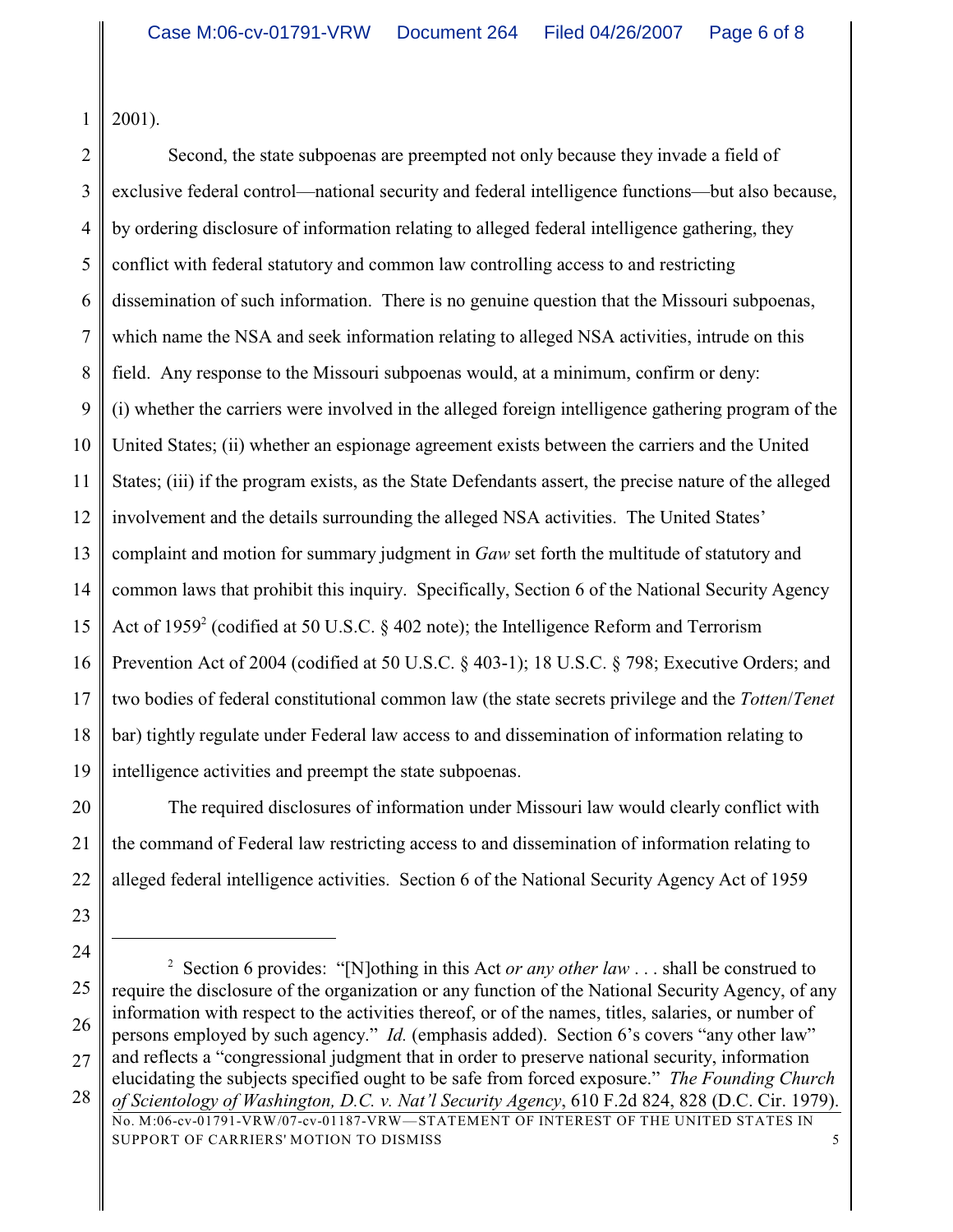1 2 3 4 5 6 7 8 9 10 11 12 13 14 15 16 clearly covers the disclosure ordered by the subpoenas as the subpoena, by their express terms, require the disclosure of information relating to alleged NSA activities. The subpoenas also conflict with the federal statute protecting intelligence sources and methods—codified at 50 U.S.C. § 403-1(i)(1). Congress has established the exclusive responsibility of a federal actor—the DNI—to protect intelligence sources and methods. Despite this congressional determination, the State Officials seek to undermine that exclusive authority by ordering disclosure of information relating to alleged federal intelligence activities. *See United States v. Adams*, 437 F. Supp. 2d 108, 118 (D. Me. 2007) (noting that it is "painfully obvious that, in making assessments about the impact of [a state order] on national security, the [state agency] is acting beyond its depth"). As Judge Woodcock recognized in *Adams*, state regulators may have expertise to "regulate public utilities," but are "not charged with evaluating threats to national security, investigating the NSA, or holding businesses in contempt when their silence was mandated by the federal government." *Id.* Finally, it is clear that federal constitutional protections for the information—through the state secrets privilege—have been invoked in this MDL proceeding over the very kind of information covered by the subpoenas.<sup>3</sup> There is no possible coexistence for these conflicting state and federal actions.

17

# 18

19 For the foregoing reasons, and those in the United States' motion for summary judgment in the *Gaw* case brought against the State Officials by the United States, and the supplemental

20

**CONCLUSION**

No. M:06-cv-01791-VRW/07-cv-01187-VRW—STATEMENT OF INTEREST OF THE UNITED STATES IN SUPPORT OF CARRIERS' MOTION TO DISMISS 6

<sup>21</sup> 22 23 24 25 26 27 28 <sup>3</sup> There cannot be a genuine dispute that the DNI and NSA have sought to protect such information. As the Court is aware, every court to consider whether information concerning the alleged NSA records program is subject to the protection of federal law has prohibited the disclosure of such information, including information that would confirm or deny the existence of such a program, in light of the state secrets privilege. *See Terkel v. AT&T Corp.*, 441 F. Supp. 2d 899, 917 (N.D. Ill. 2006) (dismissing telephone records case on state secrets grounds); *ACLU v. NSA*, 438 F. Supp. 2d 754, 765 (E.D. Mich. 2006) (dismissing, on state secrets grounds, "data-mining" claims regarding alleged NSA records activities); *Hepting v. AT&T Corp.*, 439 F. Supp. 2d 974, 998 (N.D. Cal. 2006) (declining to permit discovery into allegations about AT&T's involvement in an alleged communication records program). This shows that the subject matter and law governing disclosure of the information at issue lies within the province and authority of the Federal Government.